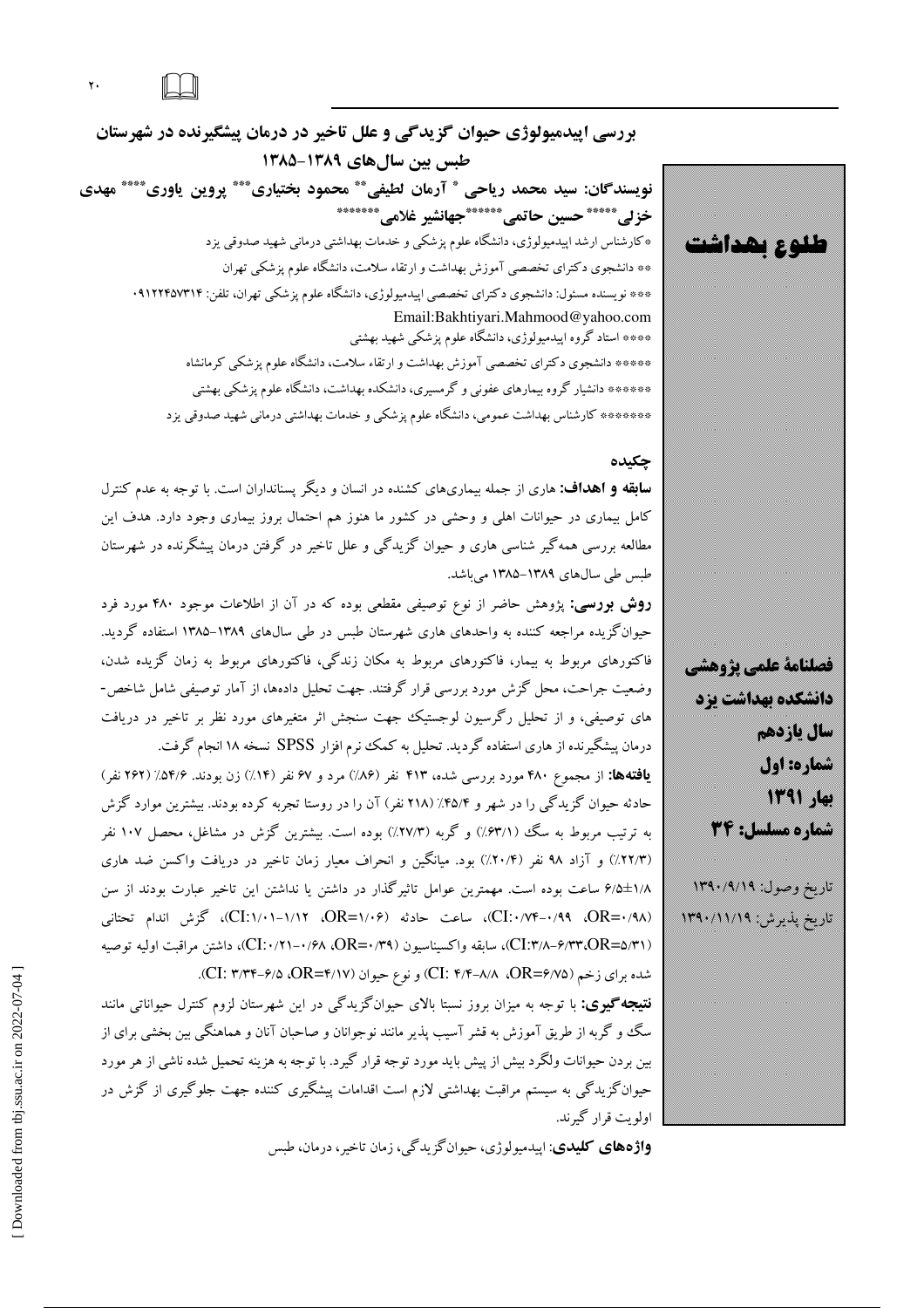طبق گزارشهای سازمان جهانی بهداشت بیش از ۲/۵ ملیارد نفر در خطر این بیماری هستند و در بیش از ۱۰۰ کشور دنیا نیز گزارش شده است. هرساله حدود ۱۰ میلیون نفر دریافت کننده درمان بعد از گازگرفتگی برای پیشگیری از ابتلا هاری میباشند و سالیانه حدود ۵۰ تا ۶۰ هزار مرگ در اثر هاری در دنیا گزارش میشود (۱۲،۱۳). به علت نبود سیستم پیشرفته مراقبت از بیماری ، احتمالا آمار واقعی مبتلایان به این بیماری بیشتر از ارقام گزارش شده است (۱۴). بیماری هاری در انسان مبین توزیع و پراکندگی آن در بین حیوانات و بویژه در بین سگءها است. بنحوی که در بسیاری از کشورهای در حال توسعه هاری سگءها همچنان شایع باقی مانده است و در این نواحی سگها بیش از ۹۰ درصد موارد هاری حیوانی را به خود اختصاص می دهند (۱۵). درمان پیشگیری کننده پس از مواجهه، شامل

شستشوی موضعی زخم، تجویز ایمونوگلوبولین هاری در صورت لزوم و واکسیناسیون فوری میباشد. شستشوی زخم و واکسیناسیون در ساعات اول پس از گزش می تواند از ابتلا به این بیماری و متعاقبا مرگ جلوگیری کند (۱۶)

در سال@ای اخیر افزایش سطح آگاهی مردم از خطرات حیوان گزیدگی ، مراجعات روزافزون را برای دریافت درمانهای مورد نیاز را بدنبال داشته است، که این امر منجر به تحمیل هزینههای کلان به سیستم سلامت کشور شده است. آنالیز دادههای موجود در نظام سلامت، می تواند در افزایش دانش اپیدمیولوژیک موثر بوده و راهگشایی برای کارکنان بهداشتی در آموزش بهداشت و کاهش بار بیماری در سیستم بهداشت و درمان کشور باشد. گستره جغرافیایی وسیع، تنوع اقلیمی و وابستگی عوامل خطر عمده هاری به گونههای حیات وحش، در کنار تفاوتهای

### مقدمه

هاری از جمله بیماریهای کشنده در انسان و دیگر پسنانداران است که از آن به عنوان یکی از علل ویروسی منجر به مرگ ، در کشورهای در حال توسعه نام برده میشود. این بیماری عفونی از زئونوزهای مهم و یکی از قدیمی ترین بیماریهای ویروسی است (۱). این بیماری عمدتا از طریق گاز گرفتگی و گاهی از طريق نسوج مخاطى، تنفس، جفت، وسايل آلوده و پيوند اعضا قابل انتقال است (٢).

همه ساله در نقاط مختلف جهان میلیونها نفر علیه بیماری هاری واکسینه می شوند. با توجه به عدم کنترل کامل بیماری در حیوانات اهلی و وحشی در کشور ما هنوز هم احتمال بروز بیماری وجود دارد (۳،۴). عمدهترین راه انتقال این بیماری به انسان از طریق گازگرفتکی سگ صورت می گیرد (۶،۵). علاوه بر اهمیت بهداشتی در انسان، وقوع بیماری در دامها نیز خسارات اقتصادی قابل توجهی را به بار میآورد (۷). نتایج حاصل از یک مطالعه در زمینه بر آورد هزینههای درمانی ناشی از بیماری هاری نشان میدهد که این هزینه برای شرکتهای بیمه سلامتی در حدود ۶۱۰۰ پورو به ازای هر مورد آن است (۸).

این بیماری در ایران به صورت بومی وجود دارد و آلودگی حیوانات اهلی به طور مکرر اتفاق می|فتد (۹،۱۰). طبق آخرین گزارش مرکز مدیریت بیماریها، بروز کلمی حیوانگزیدگی در کشور در حدود ۱۷۳/۲ در صد هزار نفر می باشد (۳). روند رو به افزایش جمعیت سگءهای ولگرد و آمار رو به گسترش موارد حیوان گزیدگی و پراکندگی در بسیاری از استانهای کشور، لزوم توجه بیشتر به کنترل بیماری و یژوهش در مورد جنبه های مختلف آن را گوشزد می کند (١١).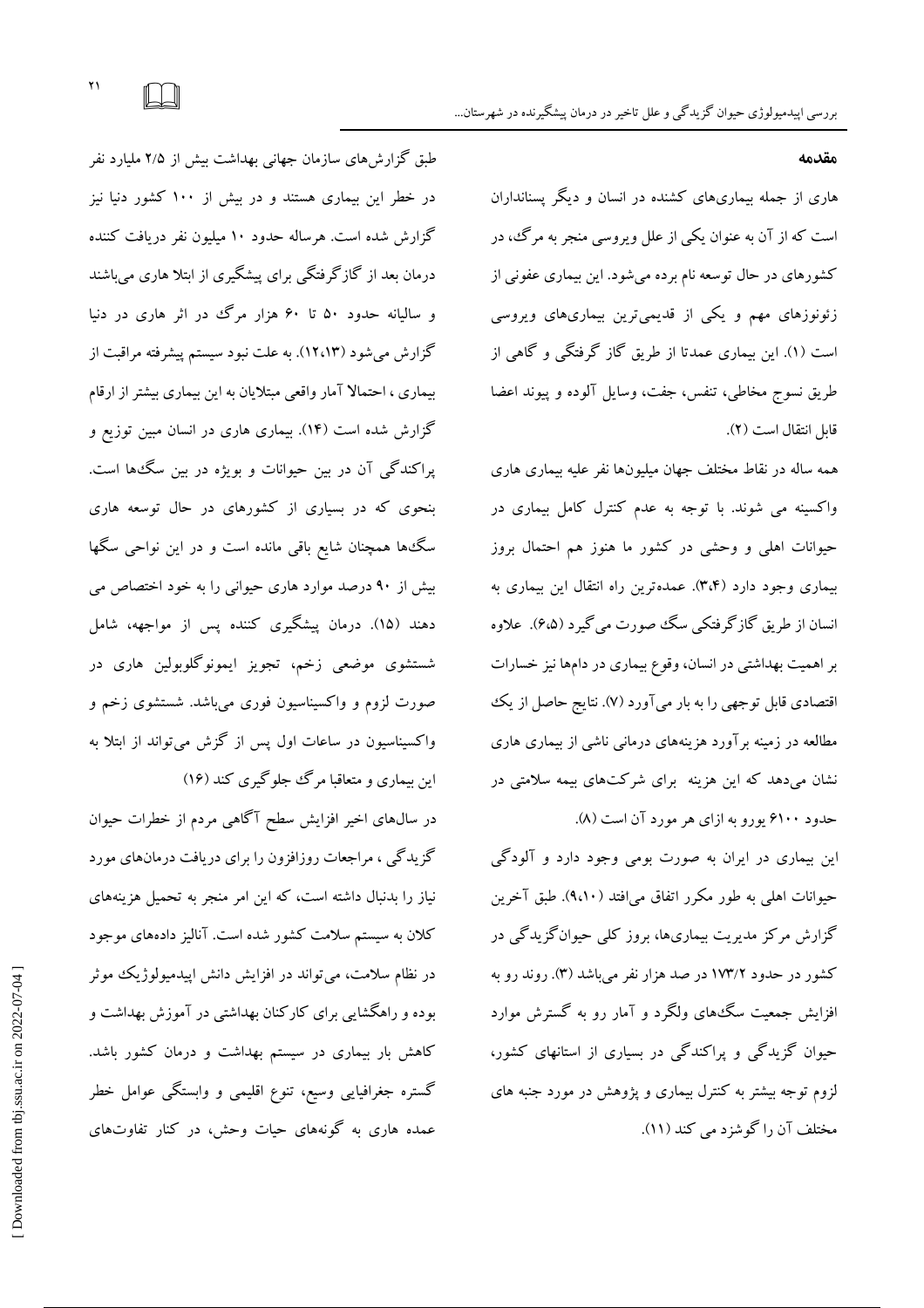جمعیتی از نظر سطح بهداشت و آگاهی مورد نیاز در ایران، لزوم بررسیهای جداگانه در مناطق مختلف کشور را گوشزد مینماید. لذا هدف این مطالعه بررسی جنبههای گوناگون اپیدمیولوژیک حیوان گزیدگی و هاری با تمرکز بر شناخت مهمترین عوامل انتقال بیماری، علل تاخیر مراجعه برای دریافت درمان بعد از حیوان گزیدگی و نگاهی به روند زمانی حیوان گزیدگی در طول این سالها در یک اقلیم گرم و خشک (شهر ستان طسی) می باشد.

# روش بررسی

پژوهش حاضر از نوع توصیفی مقطعی بوده و در طی سال های ۱۳۸۹–۱۳۸۵ انجام شده است. جامعه مورد یژوهش شامل کلیه مراجعین حیوانگزیدهای بوده که در طول دروه زمانی مذکور به واحدهای هاری شهرستان طبس (۲واحد) مراجعه و تحت اقدامات پیشگیری و درمانی قرار گرفتهاند. متغیرهای اصلی مطالعه شامل: فاكتورهاي مربوط به بيمار ( سن، جنس و شغل)، فاکتورهای مربوط به مکان زندگی ( شهر و روستا)، فاکتورهای مربوط به زمان گزیده شدن ( ساعت، روز، ماه، فصل و سال) ، وضعيت جراحت ( تعداد جراحت، وسعت جراحت و عمق جراحت) ، محل گزش( اندام تحتانی، تنه، اندام فوقانی و سر) ، علت گزش( با تحریک و بدون تحریک حیوان مهاجم) وضعیت حیوان ( اهلی، وحشی و متواری) بود. اطلاعات مورد نیاز جهت انجام پژوهش از دفاتر واحد های مربوطه استخراج و در فرم اطلاعاتی که به همین منظور تهیه شده بود، وارد گردید. در این بررسی کسانی که ایمنسازی قبل از مواجهه دریافت کرده بودند و افرادی که در شهرستان طبس دچار گزش شده

بودند ولی ساکن شهرستان نبودند، در هنگام استخراج اطلاعات آنها از دفاتر، از مطالعه خارج شدند. جهت تحلیل دادهها، پس از بررسی صحت اطلاعات از آمار توصیفی شامل شاخصهای توصیفی، جداول و نمودارها جهت

تشریح وضعیت شاخصها و از تحلیل رگرسیون لوجستیک جهت سنجش اثر متغیرهای مورد نظر بر تاخیر در دریافت درمان پیشگیرنده از هاری استفاده گردید. تحلیل به کمک نرم افزار SPSS نسخه ۱۸ انجام گرفت.

به منظور بررسی روند زمانی موارد حیوان گزیدگی از تحلیل رگرسیون خطی استفاده گردید. به منظور حذف اثر هم خطی (Co-linearity) سال، از روش تمرکز زایی (Centralization) استفاده گردید و عدد ۱۳۸۵ از تک تک سالهای بررسی (۱۳۸۵- سال بررسی) کم گردید، برای مثال بجای سال ۱۳۸۵ ( اولین سال بررسی) عدد یک استفاده گردید و مبنای (۰/۰۵ >p ) برای بیان تفاوت آماری استفاده گردید.

در این بررسی اصطلاح های: " فرد حیوان گزیده"، " فرد مبتلا به هاری" و " حیوان مشکوک به هاری" به معانی زیر بکار رفته است:

*فرد حبوان گزیده،* فردی است که به علت گزش حبوانات و ترس از ابتلا به هاری به واحدهای هاری برای واکسیناسیون و سرم درماني مراجعه نموده اند.

فرد مبتلا به هاری، فردی است که بعد از بروز علائم هاری فوت نموده و نمونه مغز او پس از ارسال به مرکز مرجع هاری انستیتوپاستور ایران، به روش فلورسنت آنتی بادی و مشاهده اجسام نگری مورد آزمایش قرار گرفته و ابتلا او به هاری تائید شده است.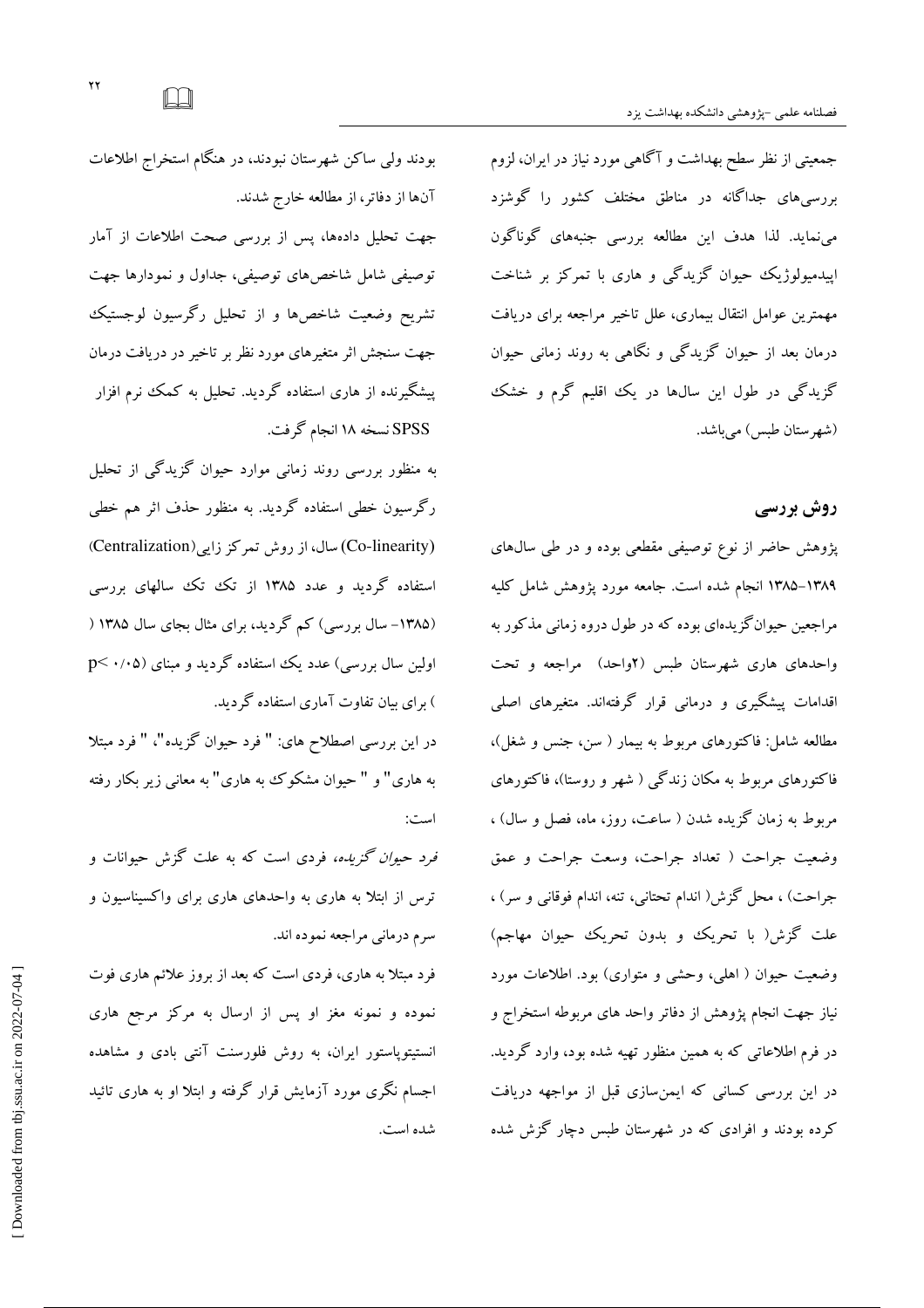$YY$ 

حیوان مشکوک به هاری، حیوانی است علائم شبیه به هاری نشان داده و تلف شده و با به علت حمله به انسان با حبوانات اهلی کشته شده و نمونه مغز آن برای تشخیص به مرکز رفرنس هاری انستیتوپاستور ایران ارسال و ابتلاء به هاری مورد تائید قرار گر فته است.

### ىافته ها

در این مطالعه از اطلاعات موجود ۴۸۰ مورد فرد حیوان گزیده در طی سالهای ۱۳۸۹–۱۳۸۵ استفاده گردید. از این تعداد ۴۱۳ نفر (۸۶٪) مرد و ۶۷ نفر (۱۴٪) زن بودند. میانگین و انحراف معیار سن آنها ۱۸/۶۲±۳۳/۶۹ سال بود. بیشترین فراوانی حیوانگزیدگی بین سن ۲۰ تا ۲۹ سال و پس از آن ۱۰ تا ۱۹ سال بوده است ( به ترتیب ۲۵/۶ و ۱۹ درصد). در این مطالعه چون مشاغل بطور پراکنده ثبت شده بود ابتدا مشاغل بصورت طبقههای شغلی آزاد، بیکار، محصل، کارمند ، دامدار ، کشاورز و دیگر مشاغل طبقهبندی و سپس آمارهای مربوط به آنها بیان شدند. بیشترین فراوانی مربوط به طبقههای شغلی محصل ۱۰۷ نفر (٢٢/٣٪)، آزاد ۹۸ نفر (٢٠/۴٪) و کارگر ۴۹ نفر (١٠/٢٪)

بودند. جدول ۱ توزیع شغلی و شایعترین نوع حیوان گزنده را نشان مے دھد.

بر طبق آمارهای موجود در مرکز بهداشت شهرستان طبس، میانگین بروز موارد حیوان گزیدگی طی ۵ سال حدود ۱۴۳ در صد هزار نفر جمعیت می باشد که جزء مناصق با شیوع متوسط می باشد. در این شهرستان شغل غالب مردم، دامپروری وکشاورزی نمی باشد و موارد حیوان گزیدگی در سایر افراد و مشاغل پراکنده است. لذا این بررسی به نوعی، ایپدمپولوژی موارد حيوان گزيدگي غير وابسته به شغل را نشان مي دهد. ميزان بروز حیوان گزیدگی در شهرستان طبس در طی سالهای ۱۳۸۹–۱۳۸۵ به تفکیک در نمودار ۱ آمده است. همچنین معادله خط رگرسیونی بروز حیوان گزیدگی در این شهرستان در طی سال های مورد بررسی برابر با y=125.7+0.48x باشد. که نشان میدهد به ازای هر سال ۰/۴۸ بر میزان بروز افزوده شده است. نمودار زیر این افزایش بروز سالانه را به خوبی نشان می دهد.

| شايعترين حيوان گزنده | تعداد(درصد)                    | شغل     |  |
|----------------------|--------------------------------|---------|--|
| سگ، گربه، الاغ       | $(\langle XY/Y\rangle)\cdot V$ | محصل    |  |
| سگ، گربه، روباه      | (7.1)                          | آزاد    |  |
| سگ، گربه             | $(11.77)$ ۴۹                   | کارگر   |  |
| سگ، گربه، شغال       | $(79)$ ۴۳                      | خانهدار |  |
| سگ، گربه، شتر        | $(\Lambda/\Lambda)$ ۴۲         | دامدار  |  |
| سگ، گربه، شغال       | (7.9)                          | كشاورز  |  |
| سگ، گربه، شغال       | $\frac{1}{2}$                  | كارمند  |  |
| سگ، گربه             | (1.87)                         | راننده  |  |
| سگ،گربه              | $(\frac{\mu}{\epsilon})$       | بيكار   |  |

حده1 . ١: توزيع شغلي و شايعترين نوع حيوان گزنده در شهرستان طسر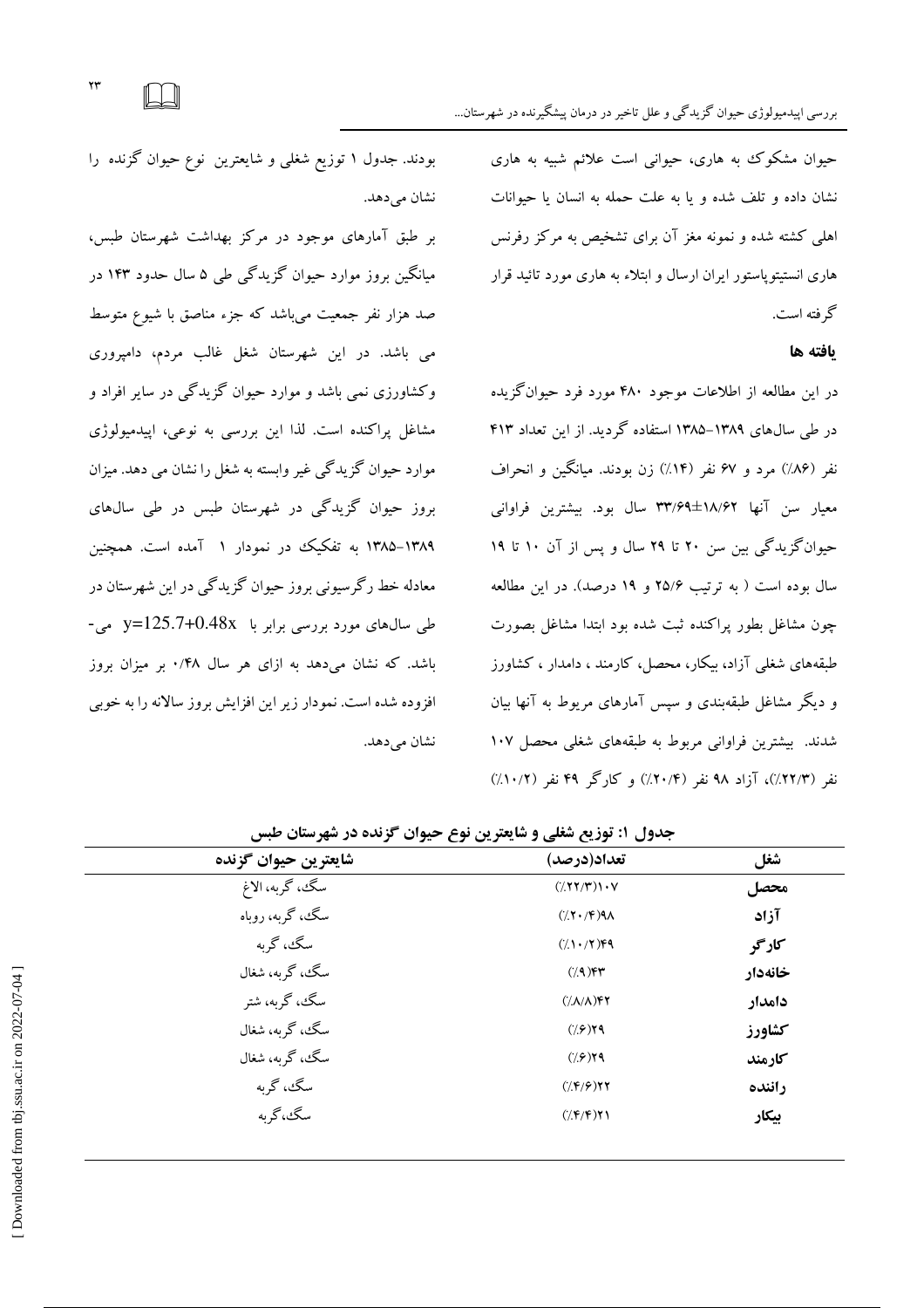

نمودار ۱: میزان بروز حیوان گزیدگی طی سالهای ۱۳۸۵ تا ۱۳۸۹ در شهرستان طبس

همچنین نتایج حاصل از بررسی نتایج آزمایشات ثبت شده در طی سال های ۱۳۸۹–۱۳۸۵، شامل دو مورد هاری بوده، که تایید تشخیص آنها توسط آزمایشات بالینی بودهاست. در بین افراد مورد بررسی ۵۴/۶٪ (۲۶۲ نفر) حادثه حیوان گزیدگی را در شهر و ۴۵/۴٪ (۲۱۸ نفر) آن را در روستا تجربه کرده بودند. بیشترین موارد گزش به ترتیب مربوط به سگ (۶۳/۱٪) ، گربه (٢٧/٣٪) و الاغ (٣/١٪) بوده است.

همچنین در ۲۱ مورد (۴/۴٪) از حیوان گزیدگیها، گزش مربوط به حیوانات وحشی، ۳۴۵ مورد (۷۱/۹٪) مربوط به حیوانات اهلی و ۱۱۴ مورد (۲۳/۸٪) مربوط به حیوانات ولگرد بوده است. در این میان بیشتر موارد حیوان گزیدگی ناشی از گربه در ۷۷٪ موارد با تحریک بوده ولی این عدد در خصوص سگ ۴۲٪ بوده است.

در بررسی محل گزش ۵۵/۶ درصد مربوط به اندام فوقانی (دست، ساعد ،بازو و کتف) ، ۳۱ درصد مربوط به تنه (بالا تنه،

شکم و پهلو) ، ۳۸/۳ درصد مربوط به اندام تحتانبی (باسن، ران، ساق پا و پا) و ۲/۹ درصد مربوط به سر بوده است. وسعت جراحت وارده در ۳۶۳ نفر (۷۵/۶٪) کم، ۸۳ نفر (۱۷/۳٪) متوسط و تنها در ۳۴ مورد (۷/۱٪) زیاد بوده است. همچنین مشاهده می شود که عمق جراحت در بیشتر موارد سطحی بوده و در يقيه موارد ٢٧/٩٪ (١٣۴ نفر) عميق بوده است.

بیشترین تعداد گزش بین ساعات ۹ صبح تا ۱۲ ظهر (۲۷/۵ درصد) و کمترین تعداد گزش در بین ساعات ۲۱ تا ۲۴ بوده -است. از نظر فصل گزش نیز موارد حیوانگزیده الگوی فصلی خاصی را از خود نشان ندادند، به طوری که تنها در فصل تابستان گزش حدود ۴ درصد بیشتر از سایر فصول بوده است. نتایج نشان میدهند که در ۹۵/۸٪ افراد فاقد سابقه تزریق واکسن ضد هاری بودهاند، و تنها ۳ نفر (۰/۶٪) دارای سابقه کامل تزریق ۵ واکسن هستند. همچنین نتایج حاصل از مطالعه نشان ًمیٖدهد که میانگین مدت تاخیر در دریافت واکسن هاری ۵/۶ ساعت با انحراف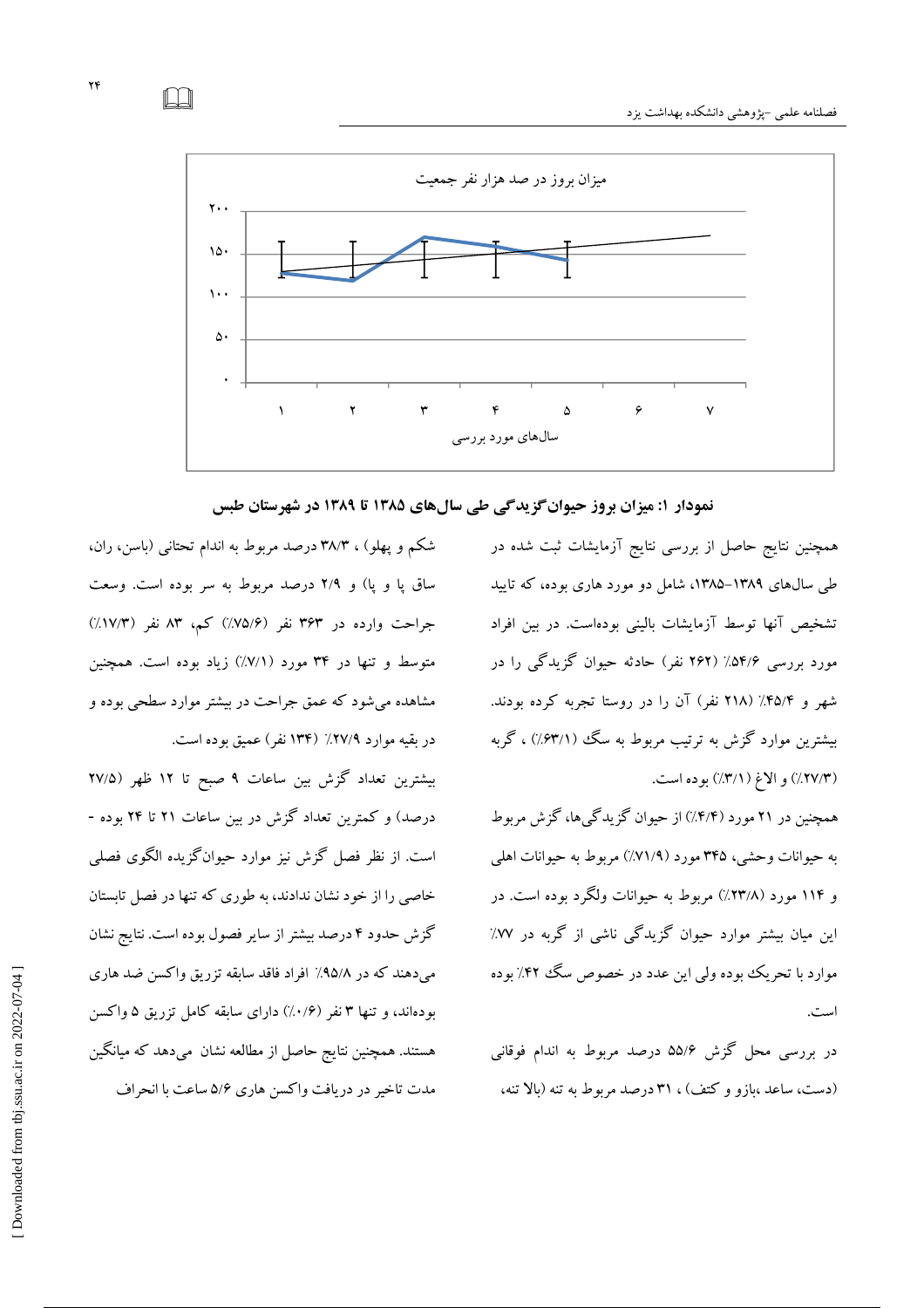

حیوان گزیدگی بین ۲۰ تا ۲۹ سال بوده است. مهمترین علل تاخیر برای دریافت واکسن پیشگیرنده ضد هاری به ترتیب سن (DR= ۱/۰۶)، CI: ۰/۷۴-۰/۹۹(CI: ساعت حادثه (۰۶–OR)، CI:۱/۰۱-۱/۱۲)، گزش اندام تحتانی (DR=۵/۳۱)، ۶/۳۳-CI:۳/۸)، سابقه واكسيناسيون (۳۹/۰=CI:۰/۲۱)، داشتن مراقبت اولیه توصیه شده برای زخم (DR=۶/۷۵، ۸/۸– CI: ۳/۴) و نوع حیوان (CI: ۳/۳۴–۶/۵). معیار ۱/۸ ساعت بوده است. برای تعیین عوامل موثر بر داشتن یا نداشتن تاخیر در درمان پیشگیرنده از هاری از مدل رگرسبون لو جستیک استفاده شد.

نتايج حاصل از مطالعه حاضر نشان مى دهد كه از مجموع ۴۸۰ مورد حیوانگزیدگی گزارش شده، در بین سال های ۱۳۸۵ تا ۱۳۸۹ دو مورد ابتلا به بیماری هاری وجود داشته که تائید تشخیص توسط آزمایشات بالینی بوده است. از این تعداد ۸۶ درصد (۴۱۳ نفر) مرد و بقیه زن بودهاند. شایعترین سن

| متغير                         | متغير                                 | <b>OR</b>                    | حدود اطمينان                                            |
|-------------------------------|---------------------------------------|------------------------------|---------------------------------------------------------|
|                               |                                       |                              | (CI)                                                    |
| سن                            |                                       | $\cdot$ /۹ $\wedge$          | $\cdot$ / $V$ F- $\cdot$ /99                            |
| جنسيت                         | مرد                                   | $1/\cdot 7$                  | $\cdot$ /AV- $\frac{1}{7}$                              |
|                               | زن                                    | طبقه مرجع                    | $\overline{\phantom{a}}$                                |
| ساعت حادثه                    |                                       | $1/\cdot$ $\hat{r}$          | $1/1 - 1/17$                                            |
| محل گزش                       | اندام فوقانى                          | $Y/\Lambda\Lambda$           | $4/09 - 7/7$                                            |
|                               | تنه                                   | $\mathbf{r}/\cdot\mathbf{r}$ | $\cdot$ /۴۵-۳/۳                                         |
|                               | اندام تحتاني                          | $\Delta/\Upsilon$            | $\tau/\Lambda-\mathcal{F}/\tau\tau$                     |
|                               | سر                                    | طبقه مرجع                    | $\overline{\phantom{a}}$                                |
| عمق جراحت                     | عميق                                  | $1/\cdot \mathcal{r}$        | $\cdot/\Lambda$ 1-1/27                                  |
|                               | سطحى                                  | طبقه مرجع                    | $\overline{\phantom{m}}$                                |
| تعداد جراحت                   |                                       | $\cdot$ /9 $\vee$            | $\cdot$ / $\frac{1}{5}$ / $\frac{1}{5}$                 |
| سابقه واكسيناسيون             | دارد                                  | $\cdot$ /۳۹                  | $\cdot$ /٢١- $\cdot$ /۶۸                                |
|                               | ندارد                                 | طبقه مرجع                    | $\overline{\phantom{a}}$                                |
| مراقبت اوليه                  | شستشو با آب و صابون                   | $\mathbf{r}/\cdot$ 9         | $Y/Y - \Delta / 9$                                      |
|                               | شستشو با آب و صابون همراه با ضد عفوني | 9/10                         | $F/F-\Lambda/\Lambda$                                   |
|                               | شستشو با آب و ضد عفونی                | $\mathbf{r}/\mathbf{r}$      | $\cdot$ /9- $\mathbf{r}$ /0                             |
|                               | شستشو با آب                           | طبقه مرجع                    |                                                         |
| وضعيت پوشش هنگام گاز گرفتگى   | از روی لباس                           | 1/F9                         | $\cdot/\lambda-\frac{1}{9}$                             |
|                               | عريان                                 | طبقه مرجع                    |                                                         |
| نوع حيوان (وحشى يا اهلي بودن) | وحشى                                  | f/Y                          | $\mathbf{r}/\mathbf{r}\mathbf{r} - \mathbf{r}/\Delta$   |
|                               | اهلى                                  | $\mathbf{r}/\mathbf{r}$      | $\cdot/\Lambda - \mathfrak{F}/\mathfrak{F}\mathfrak{F}$ |
|                               | ولگرد                                 | طبقه مرجع                    |                                                         |
|                               |                                       |                              |                                                         |

|  | جدول ۲: عوامل موثر بر داشتن یا نداشتن تاخیر در دریافت درمان پیشگیرنده از هاری |  |  |  |  |  |  |  |  |
|--|-------------------------------------------------------------------------------|--|--|--|--|--|--|--|--|
|--|-------------------------------------------------------------------------------|--|--|--|--|--|--|--|--|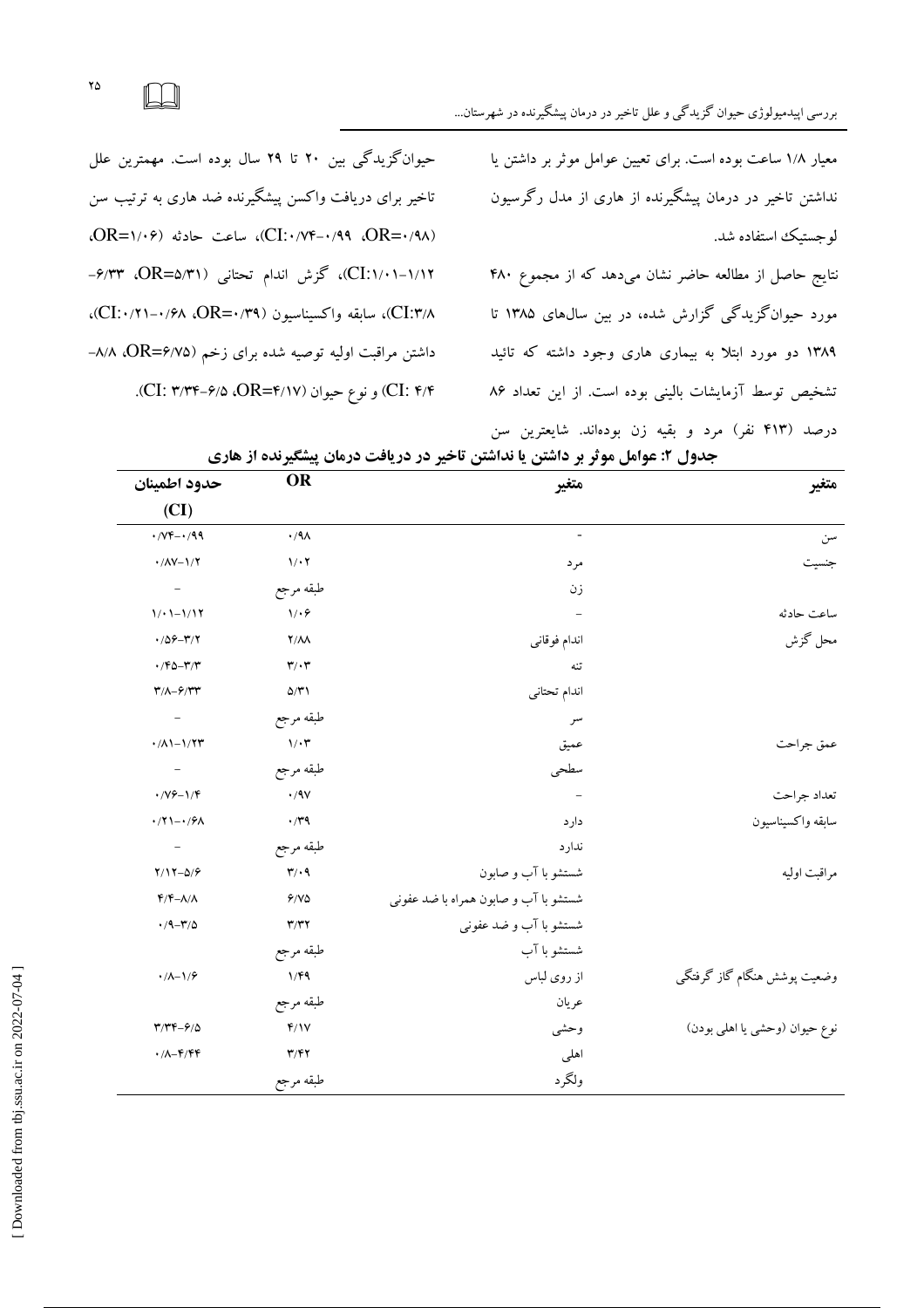# بحث و نتیجه گیری

در بسیاری از مطالعات انجام شده در اقلیمهای متفاوت ایران نتایج یکسان گزارش شدهاند که در همخوانی با مطالعه حاضر هستند. برای مثال در مطالعات انجام شده توسط حبوباتی، دادی یور و باهنر شایعترین سن گزارش شده بین ۱۰ تا ۲۹ سال بوده است ( ۱۹–۱۷). همچنین تقریبا در تمام مطالعات انجام شده حیوانگزیدگی در مردان بیشتر از زنان بوده است و نیز رخداد حیوانگز یدگی در طبقههای شغلی محصل و آزاد بیشتر از سایر مشاغل بوده است (٢١-١٧). نتايج گزارش شده را مي توان اینگونه تفسیر کرد که دلیل رخداد بیشتر در مردان، تماس بیشتر با حيوانات و بالاتر بودن خطر در آنها به دلايل مختلفي از جمله خطر یذیری آگاهانه آنها و سپری کردن وقت بیشتر در خارج از منزل باشد. شاید بتوان گفت که به علت بیشتر بودن تعداد مردان شاغل نسبت به زنان و همچنین توجه و احتیاط بیشتر زنان در هنگام کار یا خروج از منزل موجب کاهش چشمگیر این حوادث در زنان شده است. بالا بودن حیوانگزیدگی در گروه سنی ۱۰ تا ۱۹ سال، که گروه نوجوانان را شامل می شود، شاید ناشی از رفتارهایی مانند حیوانآزاری و بازی با آنها که منجر به تحریک عمدی و متعاقب آن گازکرفتگی باشد. در رابطه با اين يافته آنچه حائز اهميت است، آموزش يذير بودن اين قشر و توجه به نقش کلیدی مدارس جهت آموزش در باره بیماریها علىالخصوص هارى و نحوه انتقال اين بيمارى مىباشد. از نظر توزیع جغرافیایی در این مطالعه موارد حیوانگزیده تفاوت چندانی با هم نداشته و تنها اندکی در شهر بیشتر از روستا بوده است( ۵۴/۶٪ در مقابل ۴۵/۴٪) و این در حالی است که سایر

مطالعات حیوانگزیدگی را بیشتر در روستا گزارش کردهاند  $(1V-19)$ 

شايعترين حيوان گزنده در اين مطالعه به ترتيب سگ و گربه بوده است كه نتايج ساير مطالعات را تائيد مي كند (١٨). چون بیشترین موارد گزش مربوط به حیوانات اهلی بوده است، لزوم آموزش مهارتهای رفتاری مناسب در برخورد با اینگونه حیوانات توسط سازمانهای مسئول به نوجوانان و دیگر گروههای در معرض خطر را نمایان میسازد. همچنین در شهرستانی مانند طبس نگهداری حیوانی مانند گربه در منازل بعید به نظر می رسد و احتمالا بیشتر گزشهای مربوط به این حیوان، ناشی از بازی با این حیوان و یا تحریک عمدی آن بوده است. به طوری که نتایج مطالعه ما نشان میدهد در ۷۷ درصد از موارد، گزش گربه ناشی از تحریک بوده است. نکته جالب اینکه خانمهای خانهدار بیشتر از هر حیوانی مورد گزش گربه قرار گرفتهاند، که خود تائیدی بر این مطلب است.

همانگونه که در بالا هم اشاره شد، میانگین بروز حیوانگزیدکی در طی ۵ سال حدود ۱۴۳ مورد در ۱۰۰۰۰۰ نفر می باشد که بر طبق طبقهبندی مرکز مدیریت بیماریها جزء مناطق با شیوع متوسط در نظر گرفته می شود. پاید گفت با توجه به ماهبت حيوانگزيدگي، عموما وابسته به شغل محسوب مي شود اما در این مطالعه مشاهده میشود که الگوی پدیده حیوانگزیدگی وابسته به شغل نبوده و شاغل نبودن اغلب افراد ساكن در شهرستان در مشاغلبی غیر از کشاورزی و دامداری گواهی بر این مطلب است.

در این مطالعه از مدل رگرسیون خطی برای نوشتن معادله بروز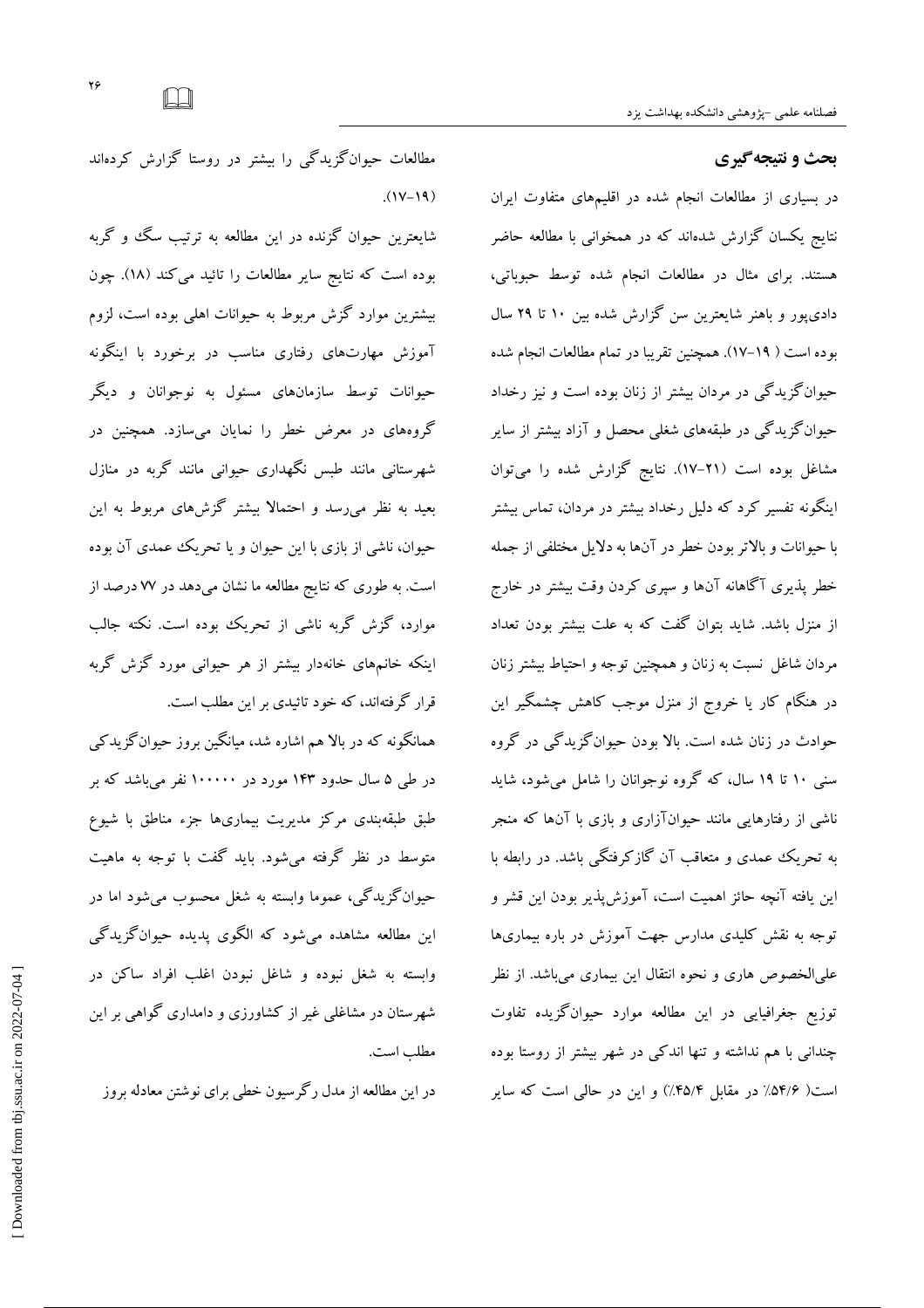به روش تمرکز زدایی استفاده شده است. معادله خطی بروز در این سالها عبارتست از y=125.7+0.48x. این معادله موبد این مطلب است که به ازای هر سال ۰/۴۸ بر میزان بروز حیوانگزیدگی افزوده شده است. در نمودار ارائه شده به جای هر یک از سال های ۱۳۸۵ تا ۱۳۸۹ از اعداد ۱ تا ۵ استفاده شده است و نمودار بروز در این سالها بر اساس آن کشیده شده است.

نتایج نشان میدهند که بیشترین موارد گزش مربوط به اندام فوقانی (۵۵/۶٪) بوده که با نتایج مطالعه رمضانی و همکاران همخوانی دارد (۱۹)، اما با نتایج سایر مطالعات همخوانی ندارد (١٨-١٧ ، ٢٢-٢١). در اين مطالعات بيشترين گزش در اندام تحتانی اتفاق افتاده بود. می توان ادعا کرد که گزش در اندام تحتانی بیشتر به دلیل فرار از دست حیوان مهاجم میباشد اما گزش در اندام فوقانی بیشتر ناشی از تحریک حیوانات و بازی با آنها باشد.

در بررسی علل تاخیر در دریافت واکسن باید گفت که در این مطالعه و طبق توصیه سازمان جهانی بهداشت (۲۳) مواردی که تا حداکثر نیم ساعت بعد از گزش خود را به مراکز هاری رسانده بودند به عنوان افراد فاقد تاخیر و بقیه در رده افراد با تاخیر در دریافت واکسن دستهبندی شدند. به طور کلبی میانگین و انحراف معیار زمان تاخیر در دریافت واکسن ضد هاری ۶/۵±۱/۸ ساعت بوده است. مهمترین عوامل تاثیر گذار در داشتن یا نداشتن این تاخیر عبارت بودند از سن (۰/۹۸=OR، ۰/۹۹ CI:۱/۱۴)، ساعت حادثه (CI:۱/۰۱–۱/۱۲)، گزش اندام تحتانی (CI:۳/۸-۶/۳۳،OR=۵/۳۱)، سابقه واكسيناسيون (\CI:۰/۲۱–۰/۶۸، OR=۰/۳۹، داشتن مراقبت

اولیه توصیه شده برای زخم (DR=۶/۷۵، ۲/۹–۲/۴) و نوع حبوان (OR=۴/۱۷، ۳/۳۴-۶/۵، م). دیگر متغیرهای وارد شده در مدل از جمله جنسیت، عمق جراحت، تعداد جراحت و وضعیت پوشش هنگام گازگرفتگی تاثیری بر داشتن یا نداشتن اين تاخير نداشتهاند (جدول ٢).

در تشریح این نتایج میتوان اینگونه تفسیر کرد که در خصوص سن افراد، دلیل کمتر بودن تاخیر در دریافت درمان پیشگیرنده از هاری در افراد مسن تر را می توان نگرانی بیشتر اطرافیان و خود فرد نسبت به عواقب حیوانگزیذگی دانست. در مورد ساعت حادثه این امکان وجود دارد که حادثه حیوانگزیدگی در طول ساعاتی از شبانه روز اتفاق افتاده باشد که امکان دسترسی به مراکز بهداشتی میسر نبوده است. مواردی که در طی ساعات اولیه بامداد رخ داده، اثر خود را بر روی داشتن تاخیر بر جای گذاشتهاند، و به روشنبی مشخص است که در این ساعات امکان دسترسی فرد به مراکز بهداشتی درمانی وجود نداشته است. در خصوص سابقه واکسیناسیون که اثر معکوس بر داشتن تاخیر در دریافت واکسن داشته است میتوان گفت که معمولا گروههای در معرض خطر این بیماری مانند دامپزشکان یا شکارچیان و یا افرادي تجربه حبوان گزيدگي داشته و سابقه واکسيناسيون داشتهاند آموزش کافی در مورد بیماری هاری را دریافت و نسبت به عواقب تاخیر در دریافت واکسن آگاهی داشتهاند و به همین دلیل در تجربه دیگرشان در اسرع وقت اقدام به واکسیناسیون نمودهاند. در خصوص مراقبت اولیه نیز در گروهی که اقدام به شستشو با آب و صابون همراه با ضد عفونی نمودهاند تاخیر کمتری مشاهده شده است. این مسئله با در نظر گرفتن این نکته که دانش افرادی که مراقبت اولیهی کاملتری داشتهاند

 $\mathsf{rv}$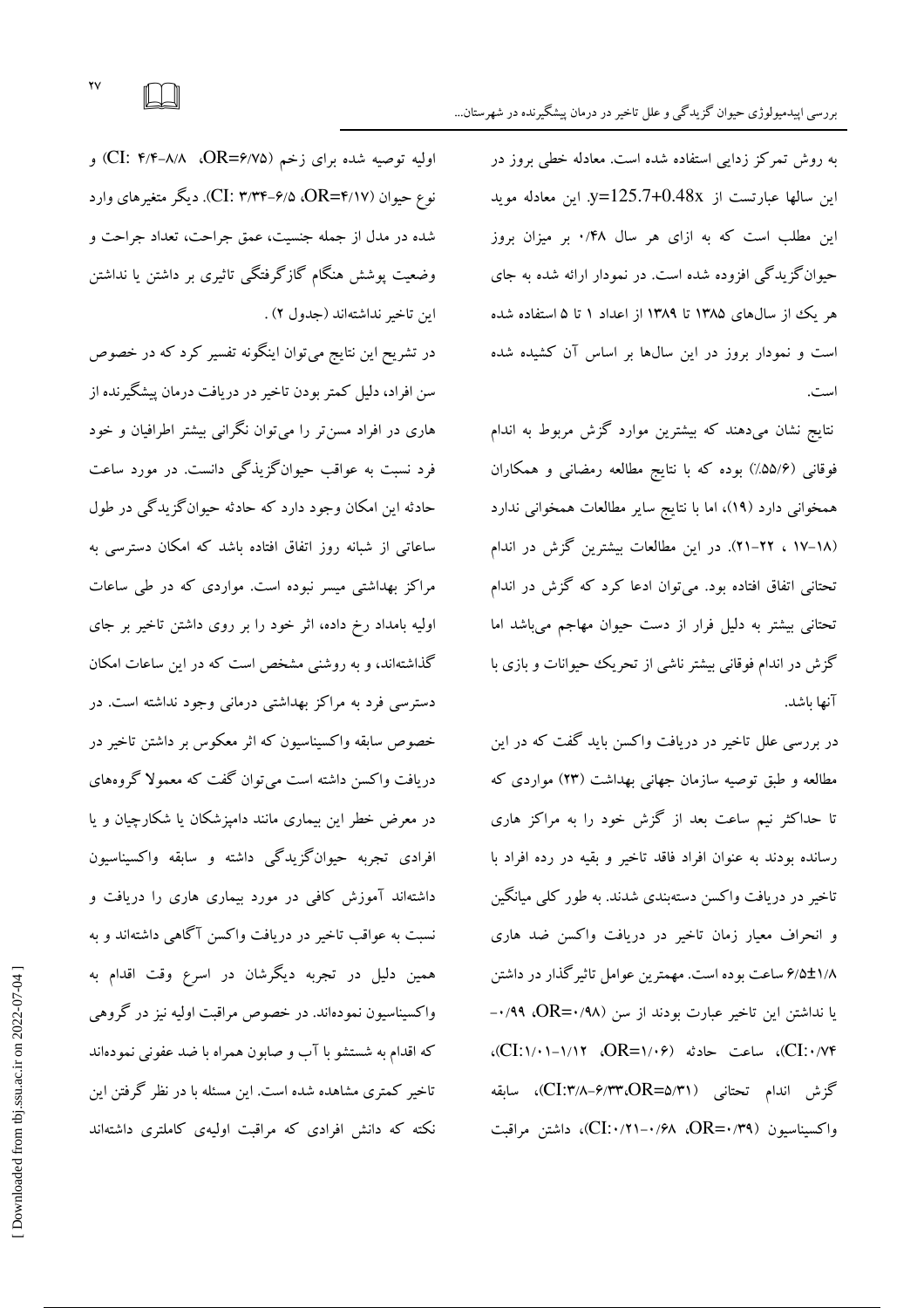آموزش به قشر آسیب پذیر مانند نوجوانان و صاحبان آنان و هماهنگی مین مخشی برای از مین بردن حبوانات ولگرد میش از پیش باید مورد توجه قرار گیرد. با توجه به هزینه تحمیل شده ناشی از هر مورد حیوانگزیدگی به سیستم مراقبت بهداشتی لازم است اقدامات پیشگیری کننده جهت جلوگیری از گزش در اولويت قرار گېرند تقدیر و تشکر

بدینوسیله از جناب آقای دکتر صادق بختیاری و خانم الهام بنی سعید که ما را در انجام این پژوهش باری دادهاند، کمال تشکر و قدردانی به عمل میآید. همچنین از کلیه همکاران شاغل در شبکه بهداشت و درمان شهرستان طبس نیز به خاطر همکاری صمیمانه آنها تشکر می شود.

نسبت به سایر افراد بیشتر بوده است و همین نکته سبب جلوگیری از تاخیر گردیده است، قابل توجیه است. در مطالعه منظور از نوع حیوان اہلی یا وحشی بودن آن است و اثر گذاری آن بر داشتن یا نداشتن تاخیر قابل توجیه است. معمولا افرادی که توسط حیوانات اهلی مانند سگ یا گربه گاز گرفته شدهاند، نسبت به سایر افرادی که به وسیله شغال یا دیگر حبوانات وحشی دیگر گازگرفته شدهاند کمتر حساسیت از خود نشان داده و اقدام به واکسبناسبون کردهاند. چون بیشتر حبوانات گازگیرنده از نوع اهلی بودهاند و اغلب منجر به ایجاد جراحتهای سطحی شدهاند، مسئله تاخیر در دریافت واکسن قابل توجیه خواهد بود. با توجه به میزان بروز نسبتا بالای حیوانگزیدگی در این شهرستان لزوم کنترل حیواناتی مانند سگ و گربه از طریق

#### **References**

1- Mahdhudana SN. Rabies: An ancient disease that still prevails. Indian J Med Res 2005; 122(1):4-6.

2- Simani S. Rabies disease. Tehran: Pasteur Institute of Iran; 2004; 3-8. [Persian]

3- Tabatabayi M, ZahrayiM, Ahmad-Nia H, et al. Principle of prevention and surveillance of diseases. Tehran: Ministry of Health and Medical Education &RohGhalam; 2005; 61-68. [Persian]

4-World Health Organization Regional Office for Eastern Mediterranean Region. Annual reports of Regional Director (1950-2000). Alexandria: 2000: 2-3.

5- Human and animal rabies. World Health Organization; 2008. Available

from:http://www.who.int/rabies/en/ (20Jan, 2008)

6- Pfukenyi DM, Pawandiwa D, Makayab PV, et al. A retrospective study of rabies in humans in Zimbabwe between 1992 and 2003. Acta Trop 2007; 102(3): 190-196.

7- Bahonar AR, Rashidi H, Simani S, et al. Relative frequency of animal rabies and factors affecting it in Kerman province, 1993-2003. Scientific journal of public health and institute of public health research 2007; 1: 69-76. [Persian]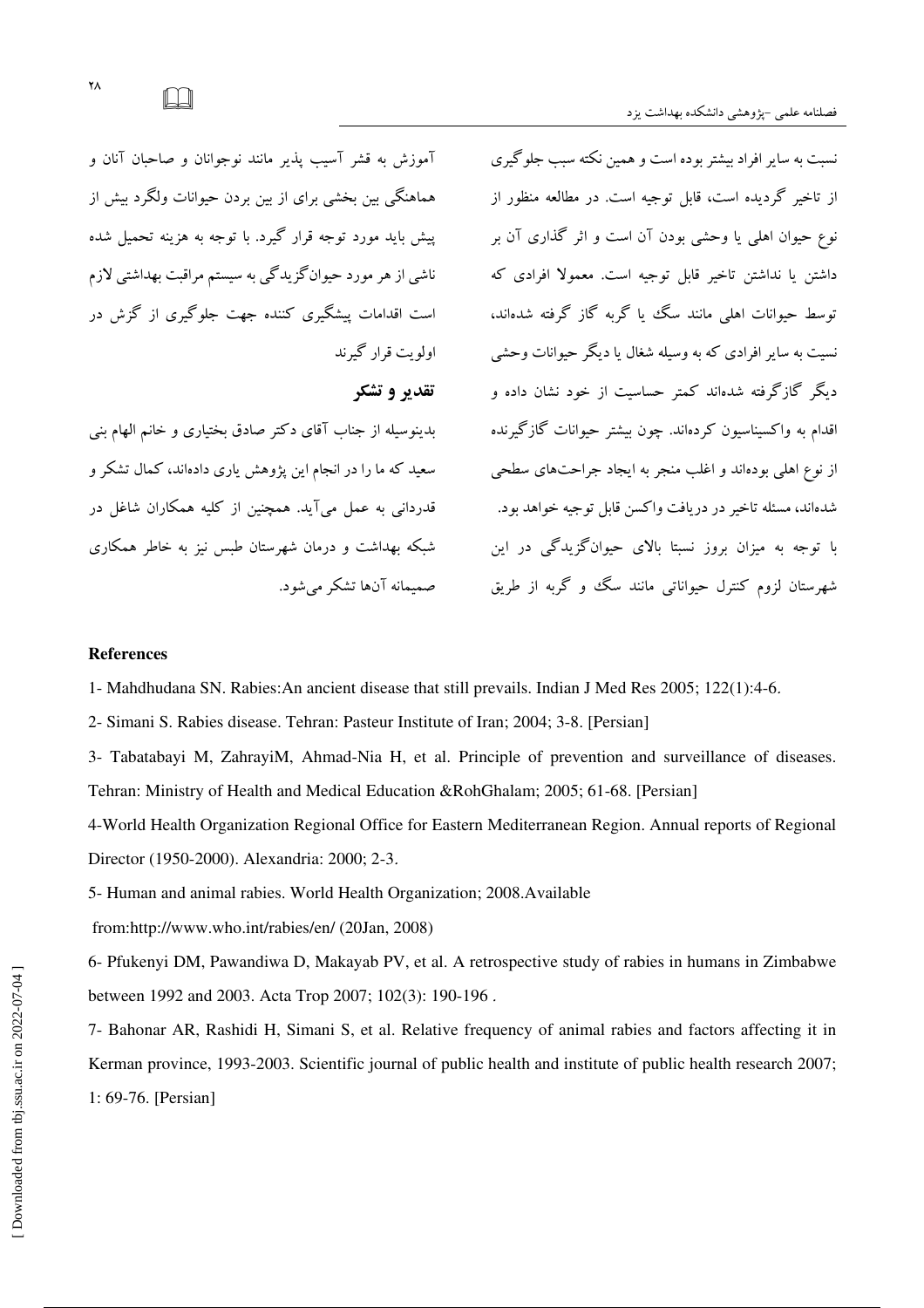8- Prasad VS, Duggal M, Aggarwal AK, et al. Animal bite management practices: a survey of health care providers in a community development block of Haryana. J Commun Dis 2001; 33(4): 266-273. [Persian] 9- Wobeser GA. Essentials of disease in wild animals: Wiley-Blackwell;2006.

10- Nadin-Davis SA, Simani S, Armstrong J, et al. Molecular and antigenic Characterization of rabies virusesfrom Iran identifies variant with distinct Epidemiological origins. Epidemiol Infect 2003; 131(1): 777- 790

11- Zeynali M, Fayaz A, Nadin A. Animal bites and rabies situation in Iran. Archive of Iranian Medicine 1999; 2(3): 120-124. [Persian]

12- Benenson AS. Control of Communicable Diseases Manual. 16<sup>th</sup> edition. Washington, DC: American Public Health Association; 1995: 382-390

13- Mandell GL, Bennet JE, Dolin R. Principles and Practice of Infectious Diseases. 6<sup>th</sup> ed. Philadelphia, USA: Elsevier Churchill living stone; 2005: 2669-2674

14- Strategies for the control and elimination of rabies in Asia. Geneva:Report of a WHO Interregional Consultation. 2001: 1-19

15- Robert VG. Gryptogenic rabies bats and question of aerosol transmission. Annals of Emergency Medicine 2002; 39(5): 528-536

16- Bourhy H, Dautry-Varsat A, Hotez PJ, et al. Rabies, Still Neglected after 125 Years of Vaccination. PLoS Negl Trop Dis 2010; 4(11): 839.

17- Hoboobati MM, Dehghani MH, Sarvat F. A ten years record of animal bite cases of patients referred to Nikoopour health center, Yazd, 1369-78. Journal OF Shahid Sodughi University of medical sciences and health services. 2002; 9(4): 107-116. [Persian]

18- Dadypour M, Salahi R, Ghezelsofla F. Epidemiological survey of animal bites in Kalaleh district, North of Iran (2003-05). Scientific Journal of Gorgan university of medical sciences 2009; 11(1):76-79. [Persian]

19- Bahonar AR, Bokaie S, Khodaverdi KH, et al. A Study of Rabies and the Frequency of Animal Bites in the Province of Ilam, 1994-2004.Iranian journal of epidemiology 2008; 4(1): 47-51. [Persian]

20- Ramezani A, Islamifar A, Nazgvy F, et al. epidemiology of animals bite in Tehran province in costumer of Pasteur Institute of Iran in 2003. Journal of Infectious and Tropical Medicine 2004; 9(27): 42-46. [Persian]

21- Amiri M, Khosravi A. Animal Bites Epidemiology in Shahroud City. Knowledge & Health 2009; 4(3):41-43. [Persian]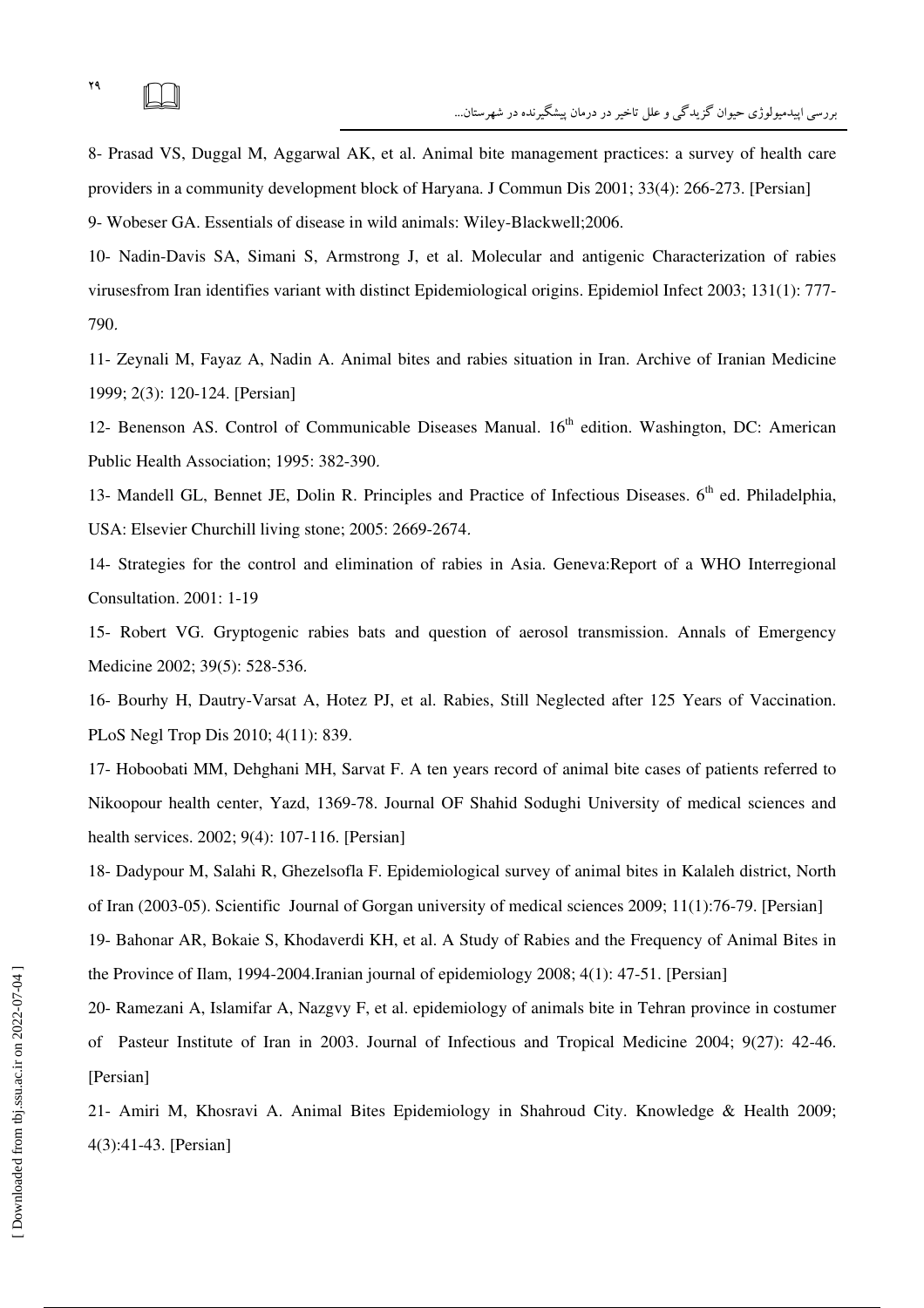# $\Box$

 $\mathbf{r}$ 

22- Hatami G, Motamed N, Zia sheikh eslami N. A survey on animal bite in children less than 16 years old in Bushehr; 2001-2006. Iranian South Medical Journal 2006; 9(2): 182-189. [Persian]

23- World Health Organization. Weekly epidemiological record 2010; 32(85): 309-320. Available from: URL: http://www.who.int/wer.